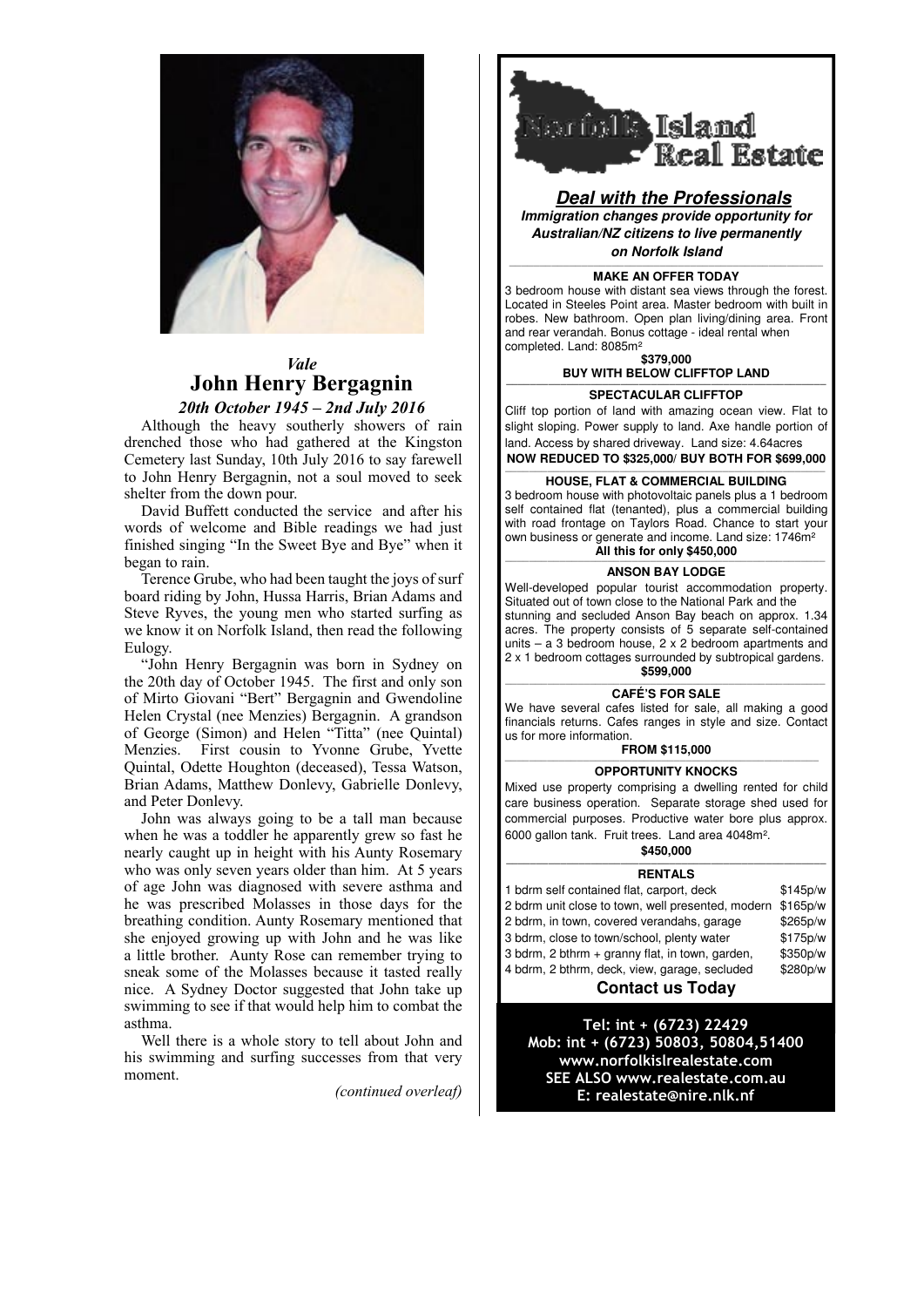### *John Henry Bergagnin - conitnued*

John was a Maroubra Bay Public school boy and he began swimming and surfing at Maroubra during all of his spare time. Not long after that John was joined by his first cousin Brian Adams who had left Norfolk Island with Mum/Dad who had work in Sydney, and then, Ian (Hussa) Harris who had left West Ryde to live in the eastern suburbs. Cousin Brian went to South Sydney High but always wondered out to Maroubra whenever he could. They surfed just about every day. John and his new surfie mates became legends of the surf and some years later they were known as the BRA Club which included North Maroubra, The Stormies, The Clubs, The Sheds, and The Souths. They had other mates such as Dennis Clifton and Radcliffe who formed a very close bond with John. Later they formed the Maroubra Surfers Association. Hussa and Brian can still remember the days at Maroubra when the fad back then was to own a FJ Holden sedan or panel van etc. but not John. He had a hand painted  $\overline{4}$  cylinder Vauxhall Wyvern which according to his cohorts didn't bring in the Chics.

 John worked in Sydney for a little while before going home with his parents in 1965. In Sydney John worked with his dad in the Tailor business and then he worked with Hussa's dad who was a Manager in a Rail Freight Company. Hussa had moved to Norfolk to work with Bruce McKenzie as an electrician and when John got home he and John began surfing every chance they could. At this time John had begun working at Hopkins which is where The Bounty Centre is located now. John also worked at Irvine's, Elva's, BJ Jewellers, South Pac, plus others, and he had his own business doing fencing and building. During most of his last 30 years or more; John was a crane driver and Stevedore for the shipping companies and he was the Stevedore Supervisor for many years. This profession has continued in his family.

As you could imagine surfing was so much of their lives back then and that passion lasted for most of John's life and he probably had his last surf when he was 61 years of age when he and his mates went over for the Maroubra Board Riders reunion in 2006. In 1968 John and Hussa went to New Zealand to surf and even entered a couple of friendly competitions. Well guess who came home in 1969/1970? BRA boy Brian Adams. Notably John, Brian, Hussa, and in later years with Steve Ryves basically started the surfing as we know it on Norfolk today. The surfies loved their 8'/9' long boards and they loved Bumboras. They occasioned outside the reef and Anson Bay but just loved Bumboras. John also surfed in Hawaii and in Queensland. Tet and Raymond were taught by these boys to surf at Bumboras and when the boards appeared "broken" when they next visited Bumbie for a surf – wutz dar thing fe Archie Bigg – Ent me! Tet and Ray can remember the strenuous efforts to grow the Board Bumps on the top of the feet, walking like Daffy Duck, and just being with these legends of surfing.

John was a Reds footballer. Along with his surfie mates and many others he probably was a foundation member of the New Reds Football Club. John played predominantly in the centres and 'dem tul' he had a long fend. From all accounts John was a fair player unlike many other players on another coloured team. Brian and Hussa can recall one particular match when Blues was leading by 2 points, Stu Mowatt in a tackle pulled John's shorts and jocks down around his ankle, and instead of getting up and putting the ball across the line for a winning try, John shielded himself around his player mates to avoid embarrassment and then the final whistle blew. John was a good football player and a devoted Reds player and his absolute passion in the NRL was his Balmain Tigers team.

 During this period John had met and fell in love with Margaret (Maggie) Cynthia Robinson. Maggie was working at the Kingfisher Hotel at Anson Bay. John's mum Gwen was the cook and dad Bert was the bartender and Maggie was the waitress. They began their courtship in 1966 and were married in 1974 the same year that son Brett was born. Maggie and John were blessed with the arrival of daughter Cindy in 1977. John was said to have stopped playing for his Red's team when his children came along but kept up his love of surfing.

John built their family home at Anson Bay for their growing family and it wasn't too long when John had his children surfing the waves around Norfolk Island. Both Brett and Cindy grew up with salt water running through their veins like many other children in Norfolk but it can be said that these two children had the master teacher and their own skills was soon evident. Both Brett and Cindy will be ever grateful for this privilege and bond from their Dad.

 Some years later in 1987 John met Narelle Phipps and they were married on the Gold Coast two years **later** 

John and Narelle were able to plan their residence both on Norfolk and later in the Sunshine Coast of Australia. John and Narelle planned trips and visits to John's dad's home town in Italy and went to trips around Europe etc. and had many great memories together. John became close to Narelle's children Andrew and Cassie and their children and enjoyed the precious times they had together in Queensland.

When Bert passed away in 1994 John gave Mum Gwen a little dog who she absolutely adored and she named her dog "Pup". Gwennie loved her little Pup and so did John. Pup used to share Gwen and John and it would not be unusual to find John and Pup laying on John's lounge room floor with Pup all cuddled up in John's Reds jersey. Pup would travel with John when not with Gwennie and occasionally joined John at Bumboras. A little whistle from John and Pup would swim out to join him on the way in after a surf.

n 2010 John joined Narelle in the Sunshine Coast because John began to have health problems. At the same time Gwen was in full time care in a Sunshine Coast nursing home. John's health deteriorated over the next few years and Narelle and Cindy and Brett were tremendous in supporting both Gwen and John.

The extended families were ever thankful for their love and devotion during these years of support for Gwen and John.